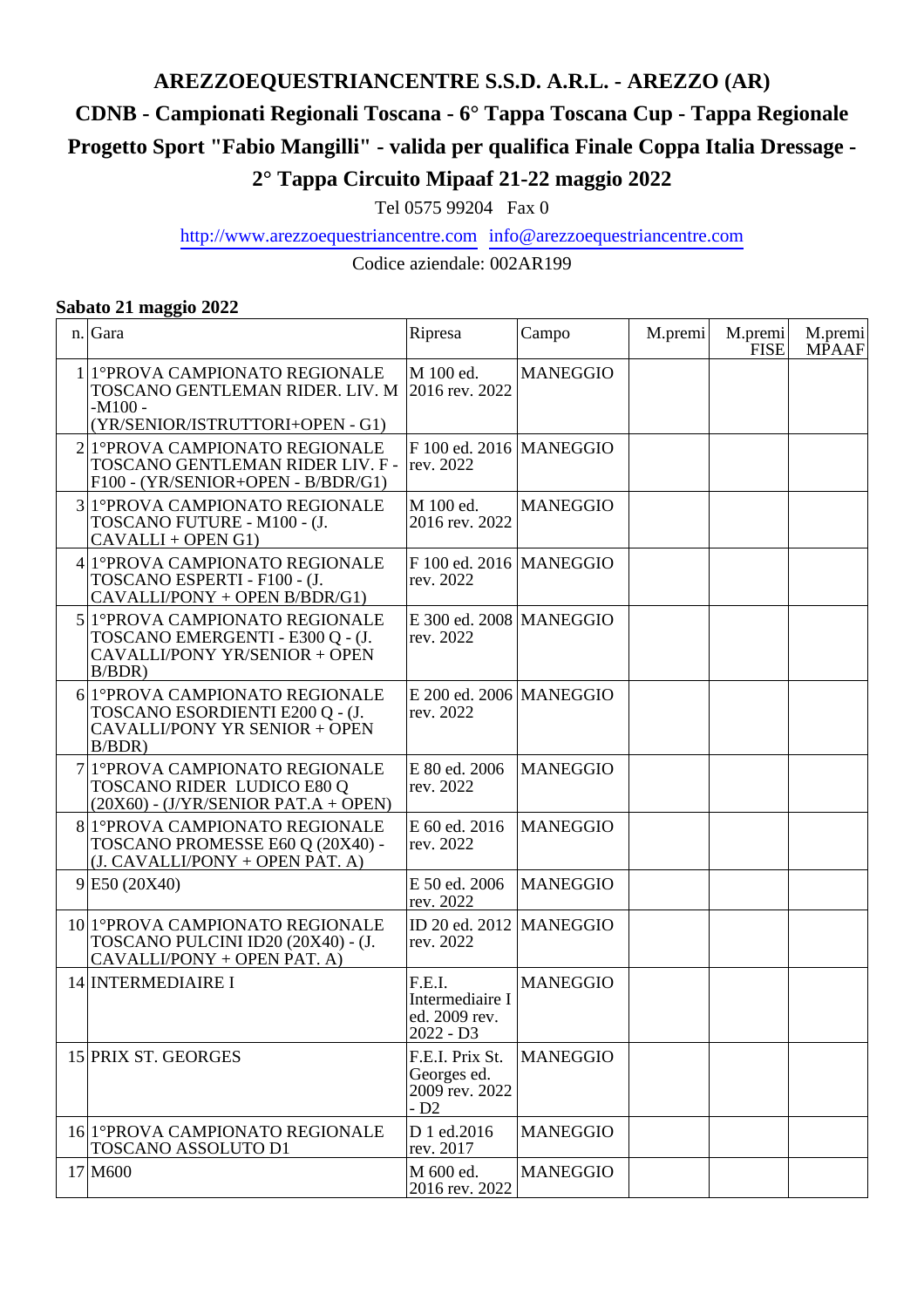| 18 INDIVIDUAL TEST YOUNG RIDER                                                                     | F.E.I. Ind.<br>Comp. Test<br>Young Rider<br>ed. 2009 rev.<br>$2022 - D2/1$      | <b>MANEGGIO</b> |  |  |
|----------------------------------------------------------------------------------------------------|---------------------------------------------------------------------------------|-----------------|--|--|
| 19 INDIVIDUAL TEST JUNIOR                                                                          | F.E.I.<br>Individual<br>Comp. Test<br>Juniors ed.<br>2009 rev. 2022<br>- liv. M | <b>MANEGGIO</b> |  |  |
| 20 PRELIMINARY TEST PONY                                                                           | F.E.I.<br>Preliminary<br>Comp. Test<br>Pony ed. 2012<br>rev. 2022 - F           | <b>MANEGGIO</b> |  |  |
| 21 TEST TEST CHILDREN                                                                              | F.E.I. Team<br>Comp. Test<br>Children ed.<br>2020 rev. 2022<br>$-F$             | <b>MANEGGIO</b> |  |  |
| 22 PRELIMINARY B CHILDREN                                                                          | F.E.I.<br>Preliminary B<br>Comp. Test<br>Children ed.<br>2020 rev. 2022<br>- E  | <b>MANEGGIO</b> |  |  |
| 23 F <sub>200</sub>                                                                                | $F$ 200 ed. 2016   MANEGGIO<br>rev. 2022                                        |                 |  |  |
| 24 F400                                                                                            | F 400 ed. 2016   MANEGGIO<br>rev. 2022                                          |                 |  |  |
| 25 RIPRESE LIBERE DI ESERCIZIO<br>SABATO (INDICARE NELLE NOTE LA<br><b>RIPRESA</b> )               | <b>RIPRESA</b><br><b>LIBERA</b>                                                 | <b>MANEGGIO</b> |  |  |
| 26 1° CAMPIONATI REGIONALI TOSCANI<br>PARADRESSAGE E INTEGRATO<br>(INDICARE LA CAT.NELLE NOTE)     | <b>RIPRESA</b><br>LIBERA                                                        | <b>MANEGGIO</b> |  |  |
| 27 CIRCUITO MIPAAF FEI GIOVANI<br><b>CAVALLI DI 4 ANNI</b>                                         | F.E.I. Giovani<br>Cavalli 4 anni<br>ed. 2005 rev.<br>2022                       | <b>MANEGGIO</b> |  |  |
| 28 CIRCUITO MIPAAF CAVALLI DI 5 ANNI F.E.I.<br>F.E.L. PRELIMINARY GIOVANI<br><b>CAVALLI 5 ANNI</b> | Preliminare<br>Giovani<br>Cavalli 5 anni<br>ed. 2004 rev.<br>2022               | <b>MANEGGIO</b> |  |  |
| 29 CIRCUITO MIPAAF CAVALLI DI 6 ANNI F.E.I.<br>F.E.L. PRELIMINARY GIOVANI<br><b>CAVALLI 6 ANNI</b> | Preliminare<br>Giovani<br>Cavalli 6 anni<br>ed. 2004 rev.<br>2022               | <b>MANEGGIO</b> |  |  |
| 30 CIRCUITO MIPAAF CAVALLI DI 7/8<br>ANNI F.E.L. PRELIMINARY GIOVANI<br><b>CAVALLI 7 ANNI</b>      | F.E.I.<br>Preliminare<br>Giovani<br>Cavalli 7 anni<br>ed. 2004 rev.<br>2022     | <b>MANEGGIO</b> |  |  |

### **Domenica 22 maggio 2022**

| . | dara | ΙR<br>noresa | Campo | M<br>.premi | $\cdot$<br>premi<br>M.1<br>$\leq$ $\vdash$<br>ுப | prem<br>M.<br>$\sim$<br>MPA |
|---|------|--------------|-------|-------------|--------------------------------------------------|-----------------------------|
|---|------|--------------|-------|-------------|--------------------------------------------------|-----------------------------|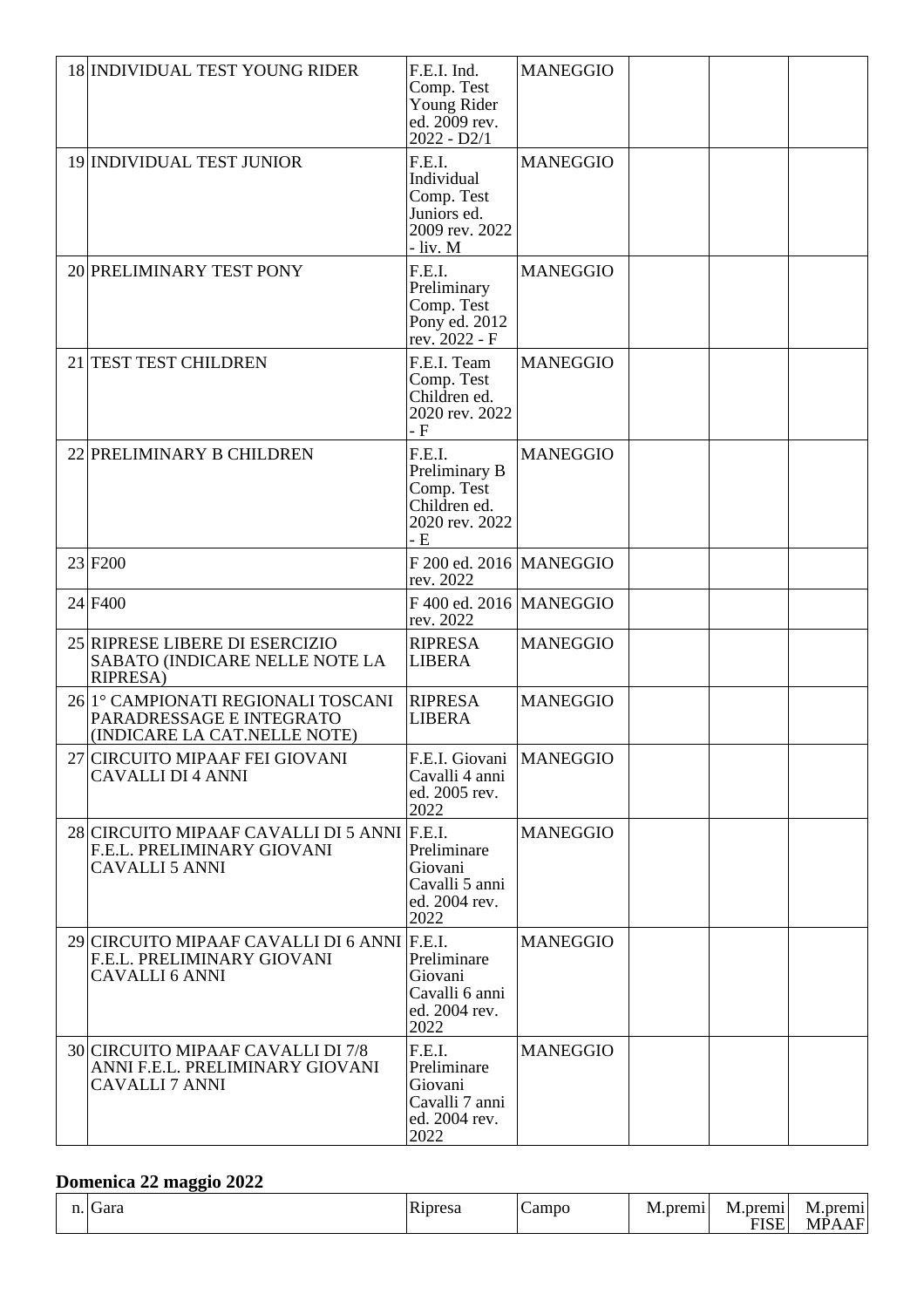| 31 2° PROVA CAMPIONATO REGIONALE<br>TOSCANO FUTURE - M200 - (J.<br>CAVALLI G1 + OPEN)                                      | M 200 ed.<br>2016 rev. 2022                                                     | <b>MANEGGIO</b> |  |  |
|----------------------------------------------------------------------------------------------------------------------------|---------------------------------------------------------------------------------|-----------------|--|--|
| 32 2° PROVA CAMPIONATO REGIONALE<br>TOSCANO GENTLEMAN RIDER LIV. F -<br>$F110 - (YR/SEMOR B/BDR/G1 + OPER)$                | F 110 ed. 2016   MANEGGIO<br>rev. 2022                                          |                 |  |  |
| 33 2° PROVA CAMPIONATO REGIONALE<br>TOSCANO GENTLEMAN RIDER LIV. M<br>- M200 - (YR/SENIOR/ISTRUTTORI G1 +<br><b>OPEN</b> ) | M 200 ed.<br>2016 rev. 2022                                                     | <b>MANEGGIO</b> |  |  |
| 34 2° PROVA CAMPIONATO REGIONALE<br>TOSCANO ESPERTI - F110 - (J.<br>CAVALLI/PONY + OPEN B/BDR/G1)                          | F 110 ed. 2016   MANEGGIO<br>rev. 2022                                          |                 |  |  |
| 35 2° PROVA CAMPIONATO REGIONALE<br>TOSCANO EMERGENTI - E320 Q - (J.<br>CAVALLI/PONY YR/SENIOR + OPEN<br>B/BDR             | $E$ 320 ed. 2016 MANEGGIO<br>rev. 2022                                          |                 |  |  |
| 36 2° PROVA CAMPIONATO REGIONALE<br>TOSCANO ESORDIENTI E210 Q - (J.<br>CAVALLI/PONY YR SENIOR + OPEN<br>B/BDR              | $E$ 210 ed. 2016 MANEGGIO<br>rev. 2022                                          |                 |  |  |
| 37 2°PROVA CAMPIONATO REGIONALE<br>TOSCANO RIDER LUDICO E100 Q<br>$(20X60)$ - $(J/YR/SENIOR$ PAT.A + OPEN)                 | $E$ 100 ed. 2006 MANEGGIO<br>rev. 2022                                          |                 |  |  |
| 38 2° PROVA CAMPIONATO REGIONALE<br>TOSCANO PROMESSE E80 Q (20X40) -<br>(J. CAVALLI/PONY + OPEN PAT. A)                    | E 80 ed. 2006<br>rev. 2022                                                      | <b>MANEGGIO</b> |  |  |
| 39 1° PROVA CAMPIONATO REGIONALE<br>TOSCANO PULCINI ID30 (20X40) - (J.<br>CAVALLI/PONY + OPEN PAT. A)                      | ID 30 ed. 2012 MANEGGIO<br>rev. 2022                                            |                 |  |  |
| 43 INTERMEDIAIRE I                                                                                                         | F.E.I.<br>Intermediaire I<br>ed. 2009 rev.<br>$2022 - D3$                       | <b>MANEGGIO</b> |  |  |
| 44 PRIX ST. GEORGES                                                                                                        | F.E.I. Prix St.<br>Georges ed.<br>2009 rev. 2022<br>$-D2$                       | <b>MANEGGIO</b> |  |  |
| 45 2°PROVA CAMPIONATO REGIONALE<br>TOSCANO ASSOLUTO D1                                                                     | D 1 ed.2016<br>rev. 2017                                                        | <b>MANEGGIO</b> |  |  |
| 46 M600                                                                                                                    | M 600 ed.<br>2016 rev. 2022                                                     | <b>MANEGGIO</b> |  |  |
| 47 FEI INDIVIDUAL TEST YOUNG RIDER                                                                                         | F.E.I. Ind.<br>Comp. Test<br>Young Rider<br>ed. 2009 rev.<br>$2022 - D2/1$      | <b>MANEGGIO</b> |  |  |
| 48 FEI INDIVIDUAL TEST JUNIOR                                                                                              | F.E.I.<br>Individual<br>Comp. Test<br>Juniors ed.<br>2009 rev. 2022<br>- liv. M | <b>MANEGGIO</b> |  |  |
| 49 FEI PRELIMINARY TEST PONY                                                                                               | F.E.I.<br>Preliminary<br>Comp. Test<br>Pony ed. 2012<br>rev. 2022 - F           | <b>MANEGGIO</b> |  |  |
| 50 FEI TEAM TEST CHILDREN                                                                                                  | F.E.I. Team<br>Comp. Test<br>Children ed.<br>2020 rev. 2022<br>- F              | <b>MANEGGIO</b> |  |  |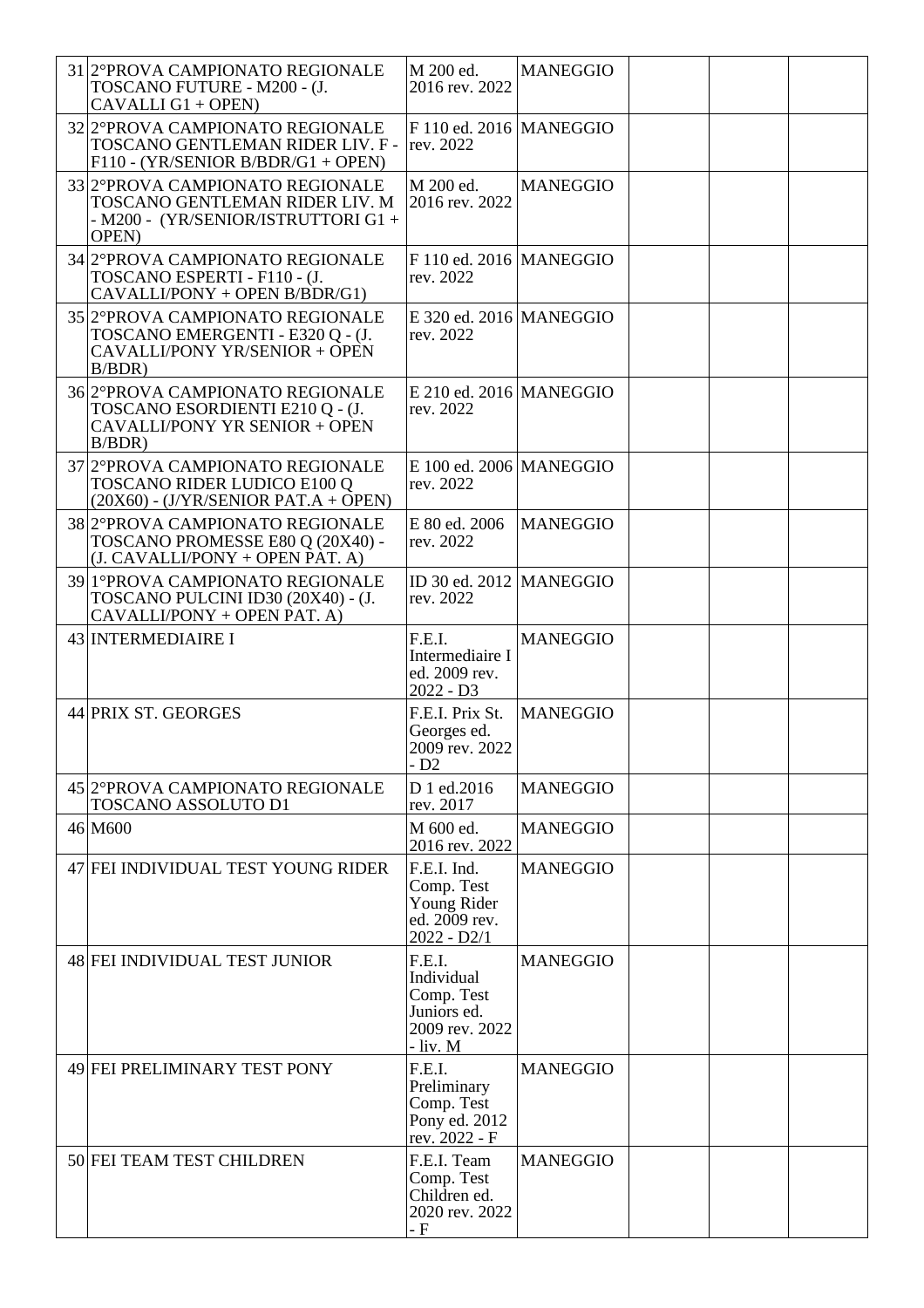| 51 FEI PRELIMINARY B CHILDREN                                                                                         | F.E.I.<br>Preliminary B<br>Comp. Test<br>Children ed.<br>2020 rev. 2022<br>- E | <b>MANEGGIO</b> |  |       |
|-----------------------------------------------------------------------------------------------------------------------|--------------------------------------------------------------------------------|-----------------|--|-------|
| 52 F <sub>200</sub>                                                                                                   | $F$ 200 ed. 2016   MANEGGIO<br>rev. 2022                                       |                 |  |       |
| 53 F400                                                                                                               | $F$ 400 ed. 2016 MANEGGIO<br>rev. 2022                                         |                 |  |       |
| 54 RIPRESE LIBERE DI ESERCIZIO<br>DOMENICA (INDICARE NELLE NOTE<br>LA RIPRESA)                                        | <b>RIPRESA</b><br><b>LIBERA</b>                                                | <b>MANEGGIO</b> |  |       |
| 55 2° PROVA CAMPIONATI REGIONALI<br>TOSCANI PARADRESSAGE E<br><b>INTEGRATO (INDICARE LA</b><br><b>CAT.NELLE NOTE)</b> | <b>RIPRESA</b><br><b>LIBERA</b>                                                | <b>MANEGGIO</b> |  |       |
| 56 CIRCUITO MIPAAF FEI GIOVANI<br><b>CAVALLI DI 4 ANNI</b>                                                            | F.E.I. Giovani<br>Cavalli 4 anni<br>ed. 2005 rev.<br>2022                      | <b>MANEGGIO</b> |  | 2.500 |
| 57 CIRCUITO MIPAAF CAVALLI DI 5 ANNI<br>F.E.L. FINALE GIOVANI CAVALLI 5<br><b>ANNI</b>                                | F.E.I. Finale<br>Giovani<br>Cavalli 5 anni<br>ed 2004 rev.<br>2022             | <b>MANEGGIO</b> |  | 2.800 |
| 58 CIRCUITO MIPAAF CAVALLI DI 6 ANNI<br>F.E.I. FINALE GIOVANI CAVALLI 6<br><b>ANNI</b>                                | F.E.I. Finale<br>Giovani<br>Cavalli 6 anni<br>ed. 2004 rev.<br>2022            | <b>MANEGGIO</b> |  | 3.200 |
| 59 CIRCUITO MIPAAF CAVALLI DI 7/8<br>ANNI F.E.I. FINALE GIOVANI CAVALLI<br>7 ANNI                                     | F.E.I. Finale<br>Giovani<br>Cavalli 7 anni<br>ed. 2004 rev.<br>2022            | <b>MANEGGIO</b> |  | 1.500 |
| 60 CAMPIONATO FREESTYLE LIVELLO E                                                                                     | <b>KUR Livello E MANEGGIO</b><br>F.E.I.<br>Freestyle ed.<br>2009 rev. 2016     |                 |  |       |
| 61 CAMPIONATO FREESTYLE LIVELLO F                                                                                     | FEI Freestyle<br>Test Pony ed.<br>2007 rev. 2022<br>$-$ liv. $F$               | <b>MANEGGIO</b> |  |       |
| 62 CAMPIONATO FREESTYLE LIVELLO M FEI Freestyle                                                                       | <b>Test Juniors</b><br>ed. 2006 rev.<br>2022 - liv. M                          | <b>MANEGGIO</b> |  |       |

|                       | Show Director: carlo bernardini riccardo boricchi                                                |
|-----------------------|--------------------------------------------------------------------------------------------------|
|                       | Presidente di Giuria: LAURA ROMANELLI                                                            |
| Giuria:               | ALESSANDRA ZANOT, GIORGIA RUFFINI, MASSIMO CIALONE,<br><b>CLAUDIA ACCORRONI, GIULIA PROSPERI</b> |
| Speaker:              |                                                                                                  |
| Cronometristi:        |                                                                                                  |
| Steward:              | <b>LUCIA LIPPI</b>                                                                               |
| <b>Chief Steward:</b> |                                                                                                  |
| Segreteria:           | GIOVANNA PATRIZI ZINGARINI (giovanna@zingarini.com tel. 3482830273)                              |
| Veterinari:           | PIERFRANCESCO MONTECCHI                                                                          |
| Servizio Sanitario:   | <b>CROCE BIANCA RIGUTINO</b>                                                                     |